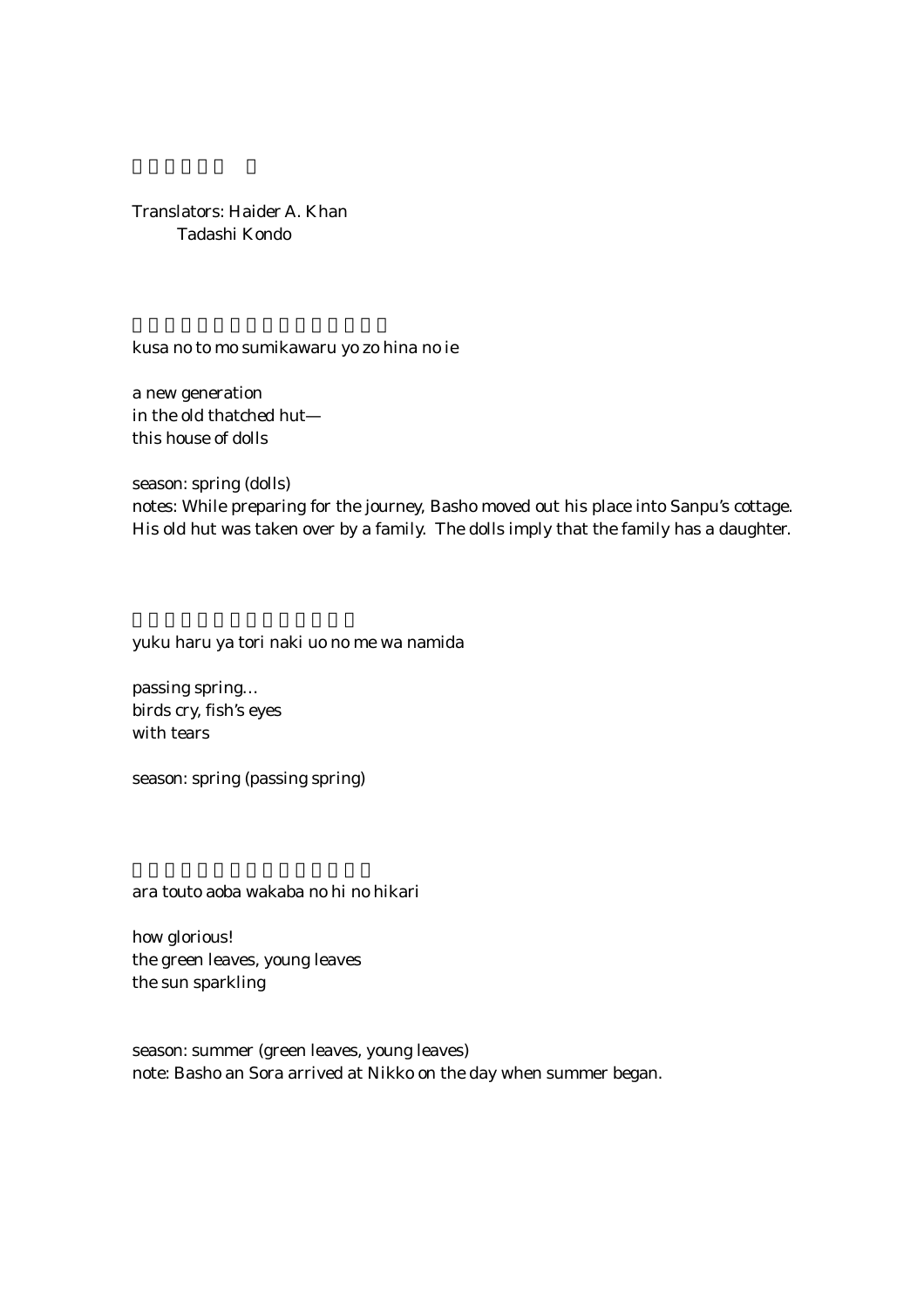sorisutete kurokamiyama ni koromogae

with my head shaved off at Black Hair Mountain time to shed clothes

season: summer (shed clothes, or changing into summer clothes)) note: Black Hair Mountain, kurokamiyama, is the tallest mountain in Nikko.

shibaraku ha taki ni komoru ya ge no hajime

for a while I meditate inside the falls summer retreat begins

season: summer (summer retreat begins) note: you can hide behind the curtain of the falling waters.

kasane towa yae-nadeshiko no na naru beshi

her name, Layers must mimick the double pink

season: summer (pink) note: Layers (Kasane) is a girl's name, the sound of which associates with the eight-layer pink (yae-nadeshiko)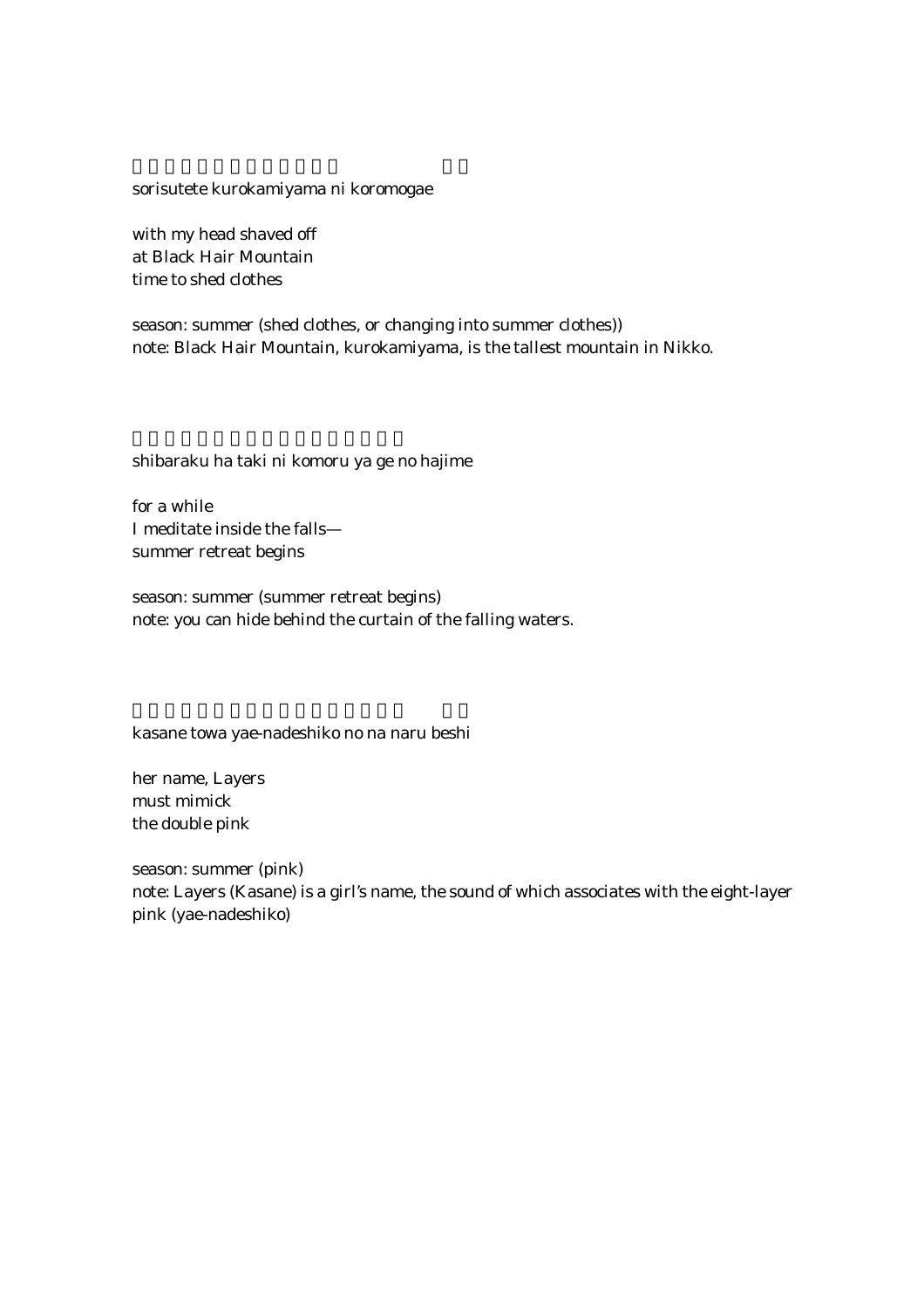natsu-yama ni ashida wo ogamu kadode kana

in summer mountain bowing before the high clogs just beginning the journey

season: summer (summer mountains) note: High clogs are used by the monks who train themselves in the mountains.

kitsutsuki mo io wa yaburazu natsu-kodachi

even the woodpeckers never tear this grass hut… the summer trees

season: summer (summer trees) note: The hut used to belong to Bishop Buccho.

less than five-feet square this grass hut I regret to make one if it were not for the rain

no wo yoko ni uma hikimukeyo hototogisu

turn the horse around across the field that hototogisu

season: summer (hototogisu)

note: Hototogisu is a bird which looks like a cuckoo but cries in a sharp intense sound. They usually cry on their wings, and it is not easy to find them. The poem depicts Basho's urgent reaction to the sudden sound of hototogisu.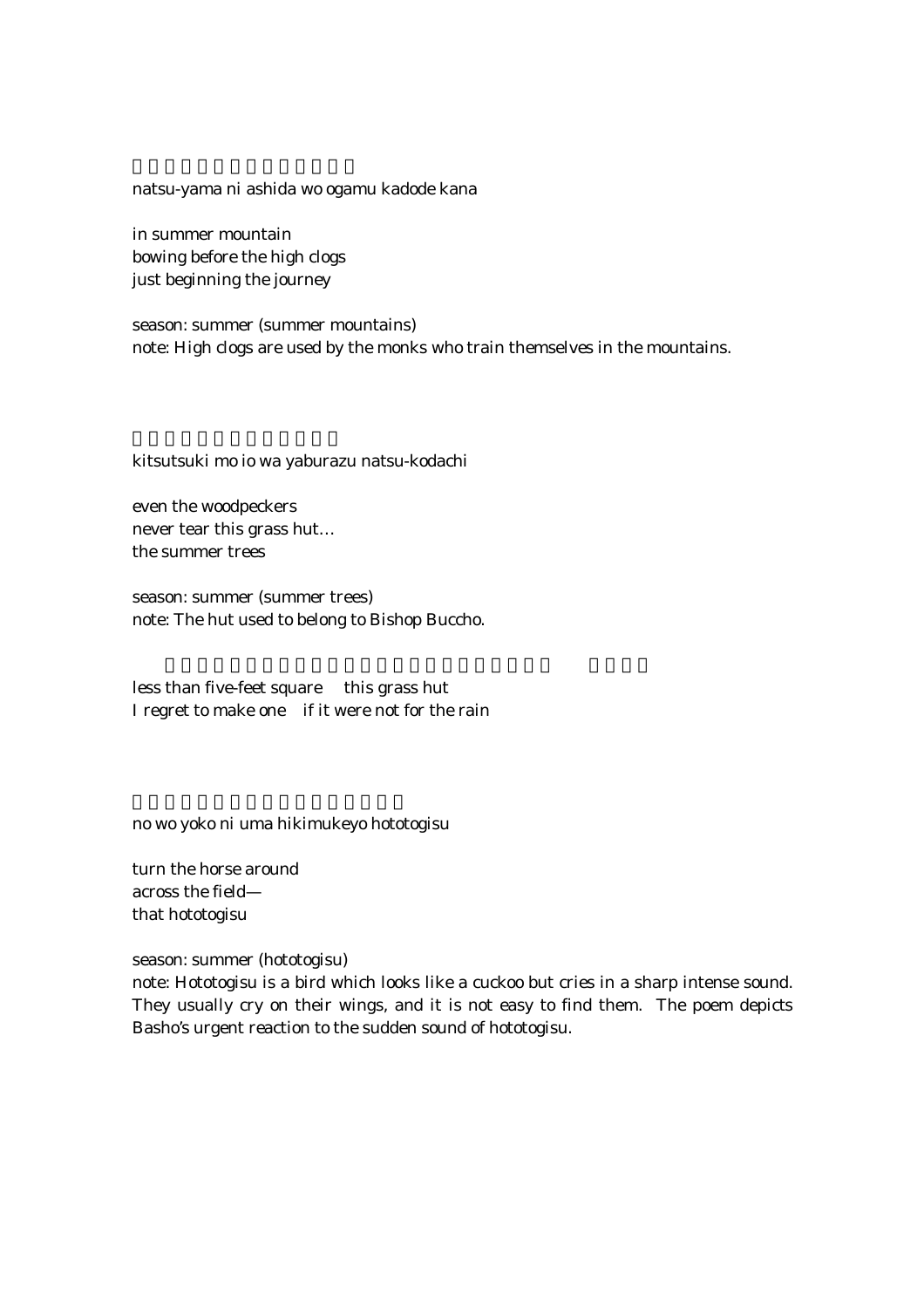$10$ ta ichimai uete tachisaru yanagi kana

a patch of rice field the planting finished, I leave the willow

season: summer (rice planting) note: This willow tree is named after Saigyo's famous episode.

on the roadside clear water flows in the willow's shade I stopped to rest, thinking just for a little while Saigyo

11. $\blacksquare$ unohana wo kazashi ni seki no haregi kana by Sora

the rabbit flowers on my hat for the barrier's ceremonial costume by Sora

season: summer (rabbit flowers, or unohana)

note: Shirakawa no seki (Shirakawa barrier) marks the entrance to the northern territory. Unohana (deutzia) is a bush with white flowers.

 $12$ fuuryuu no hajime ya oku no taue-uta

the beginning of poetic elegance – this rice-planting song in the interior

season: summer (rice-planting song) note: Poetic elegance or furyu represents the core of Basho's aesthetics.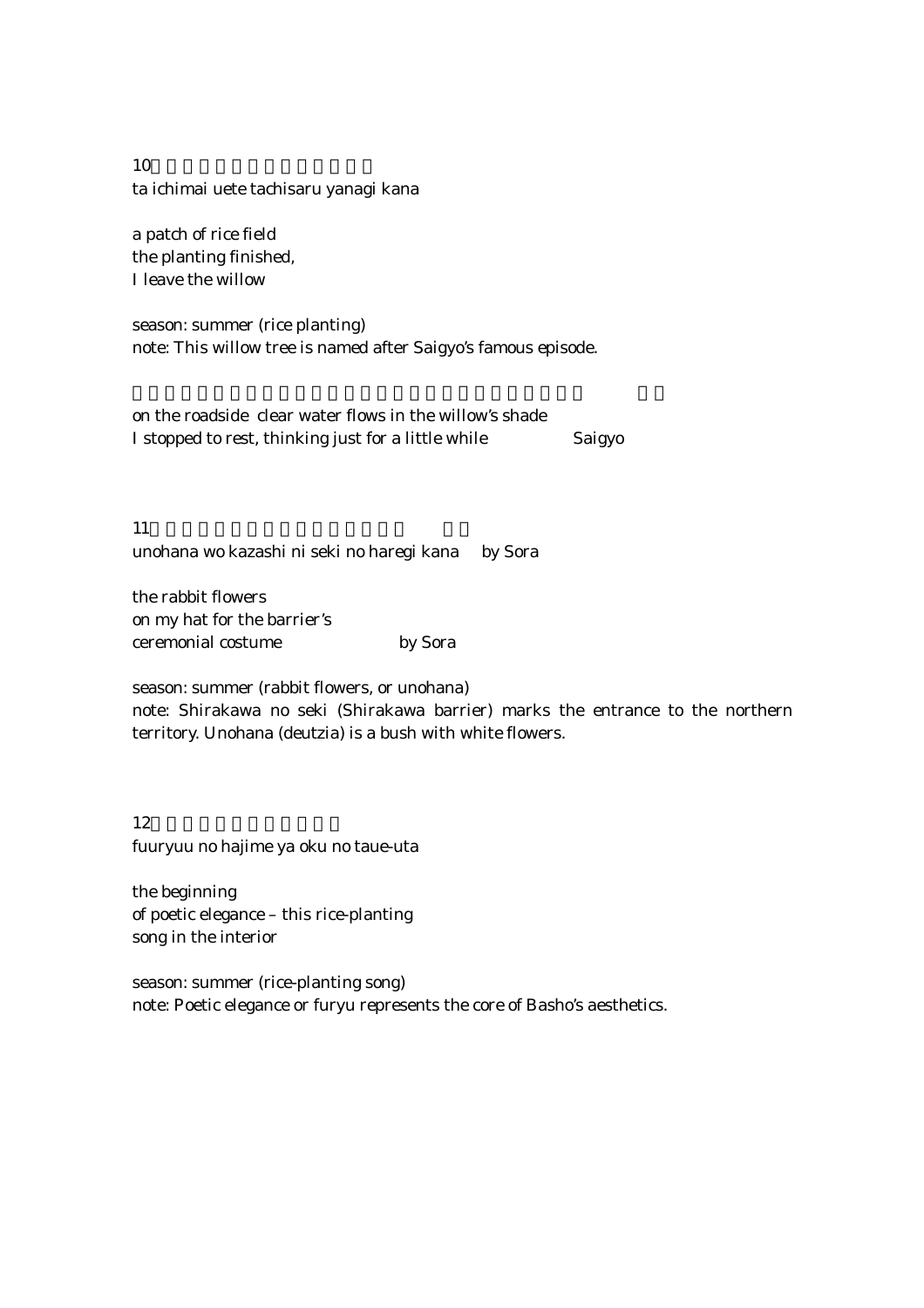$13$ yo no hito no mitsukenu hana ya noki no kuri

people of this world do not see these flowers chestnuts by the eaves

season: summer (chestnut flowers) note: The Chinese character for chestnut consists of two parts standing for west and tree.

14. sanae toru temoto ya mukashi shinobuzuri

seedling-plucking hands, once they impressed patterns from the stones

season: summer (seedling plucking) notes: Shinobuzuri is a print pattern carved on a stone. Shinobu is a pun for longing for the past.

15.笈も太刀も五月に飾れ紙幟 oi mo tachi mo satsuki ni kazare kami-nobori

both sword and satchel, display them in May paper streamers

season: summer (May, streamers)

notes: Streamers in May implies the Boy's Festival of May 5th. The sword and satchel are mementoes of Yoshitsune (1159-1189), a tragic hero who was Basho's favorite. Yoshitsune appears again later in the poem of summer grass.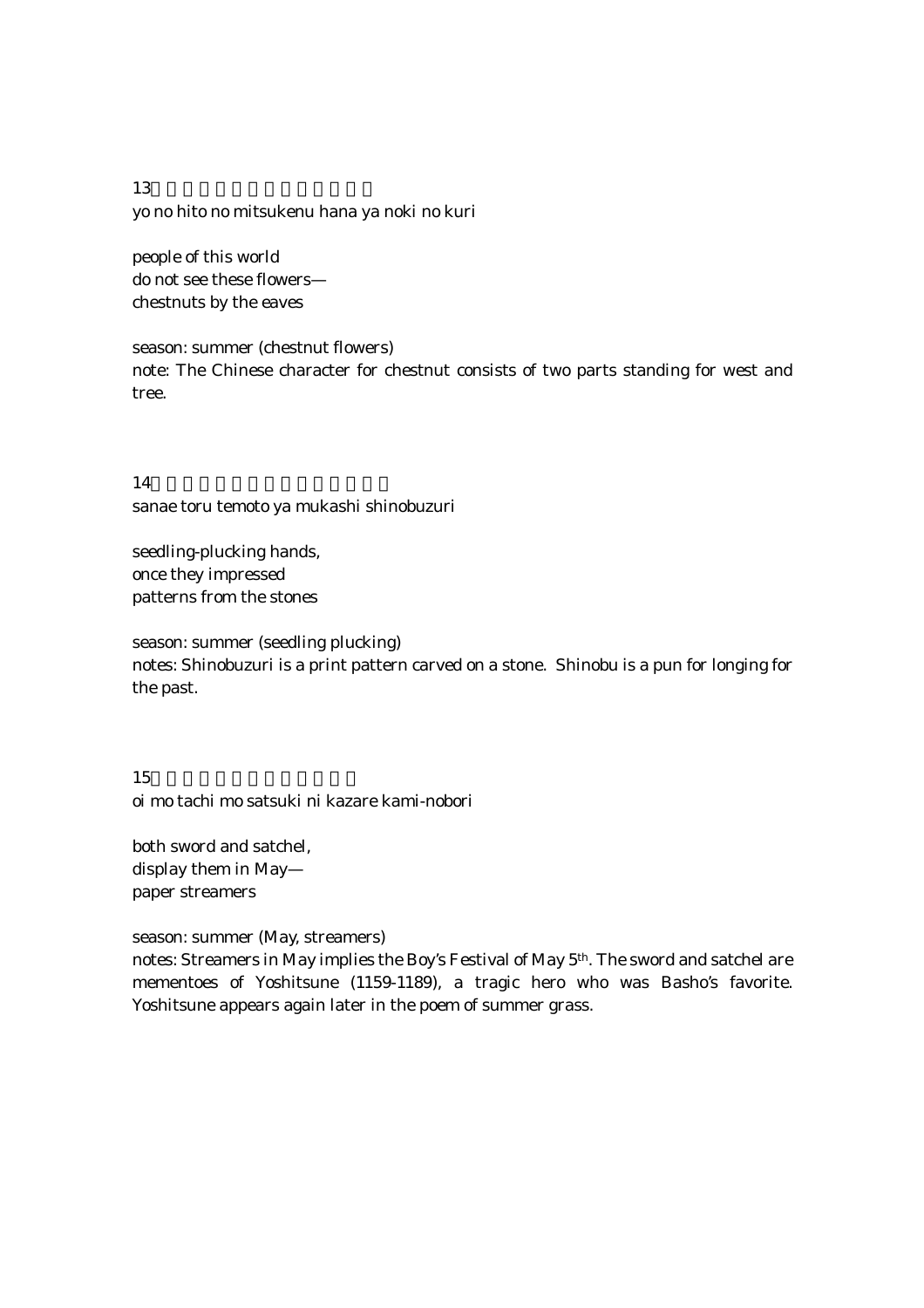16. kasajima wa izuko satsuki no nukari michi

the Rain Hat Island where can we find it? May's muddy roads

season: summer (May's muddy roads) notes: The Rain Hat Island or Kasajima is a place name, which is not actually an island.

 $17$ takekuma no matsu misemouse osozakura Kyohaku

show him at least the pine of Takekuma late-blooming cherry

season: summer (late-blooming cherry) notes: The pine of Takekuma is a landmark for classical poetry

18.  $\blacksquare$ sakura yori matsu ha futaki wo mitsukigoshi

since the cherry season I waited for three months for this twin pine tree

season: summer (three months after the cherry blossoms) notes: Matsu, a pine tree, is a pun for waiting.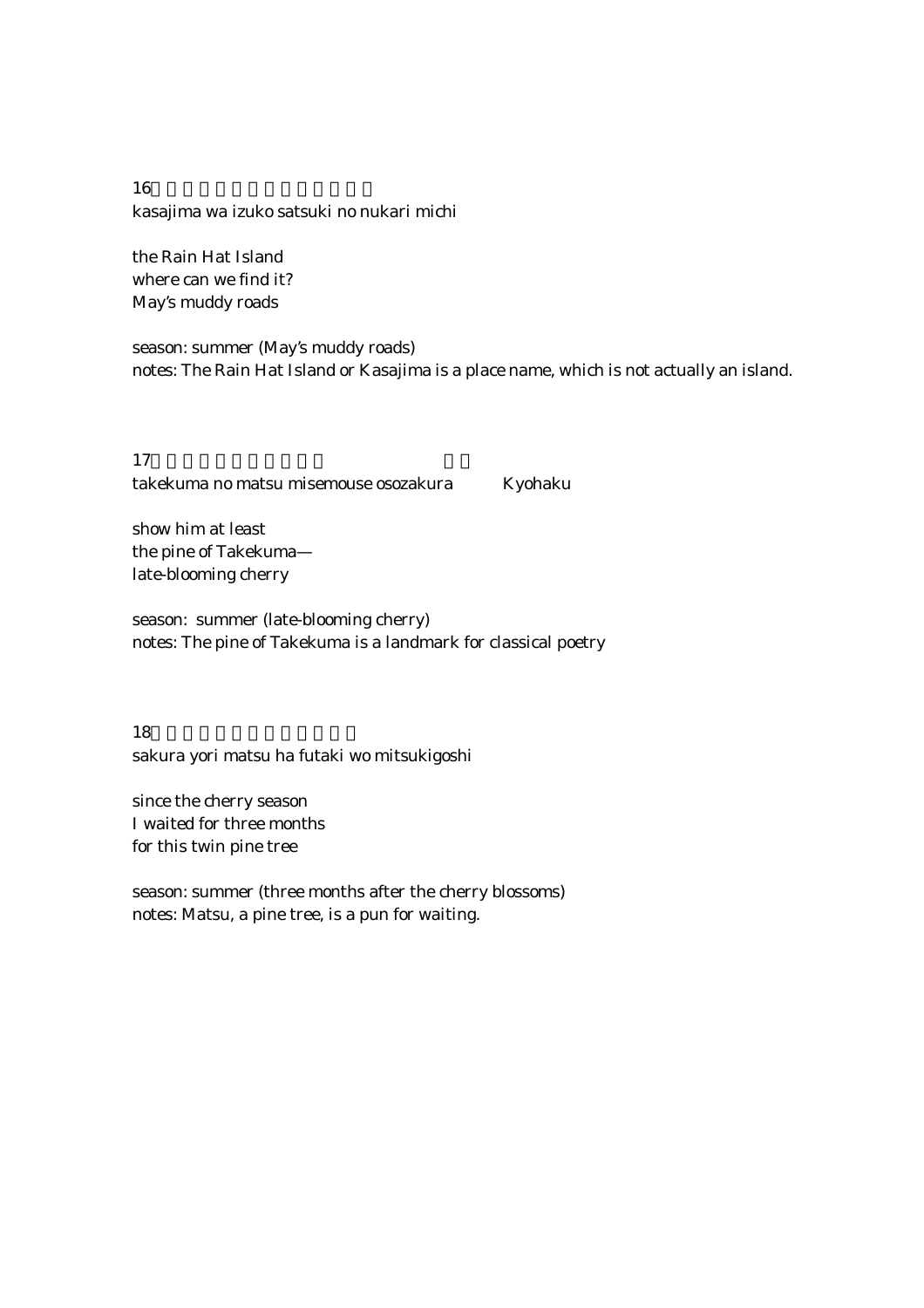$19$ ayamegusa ashi ni musuban waraji no o

irises in bloom let me tie around my feet the cords of the sandals

season: summer (irises) notes: On the 5th of May eaves are decorated with iris blades to keep off the evil spirits. It sounds like the iris blades and the sandal cords are braded and tied around his feet.

 $20\,$ matsushima ya tsuru ni mi wo kare hototogisu Sora

Pine Islands borrow the crane's body, you hototogisu

season: summer (hototgisu)

notes: Matsushima (lit. pine islands) is a famous scenic coast with hundreds of scattered islands. He would rather have a crane which is elegantly visible than hear the hototogisu which is usually just heard.

 $21$ natsukusa ya tsuwamono domo ga yume no ato

summer grass site of dreams of old warriors

season: summer (summer grass)

notes: The five hundred year old site of the ancient dream capital buried under the thick summer grass reminds him of the three generations of the feudal lords who are the tragic heroes in the Tale of Heike.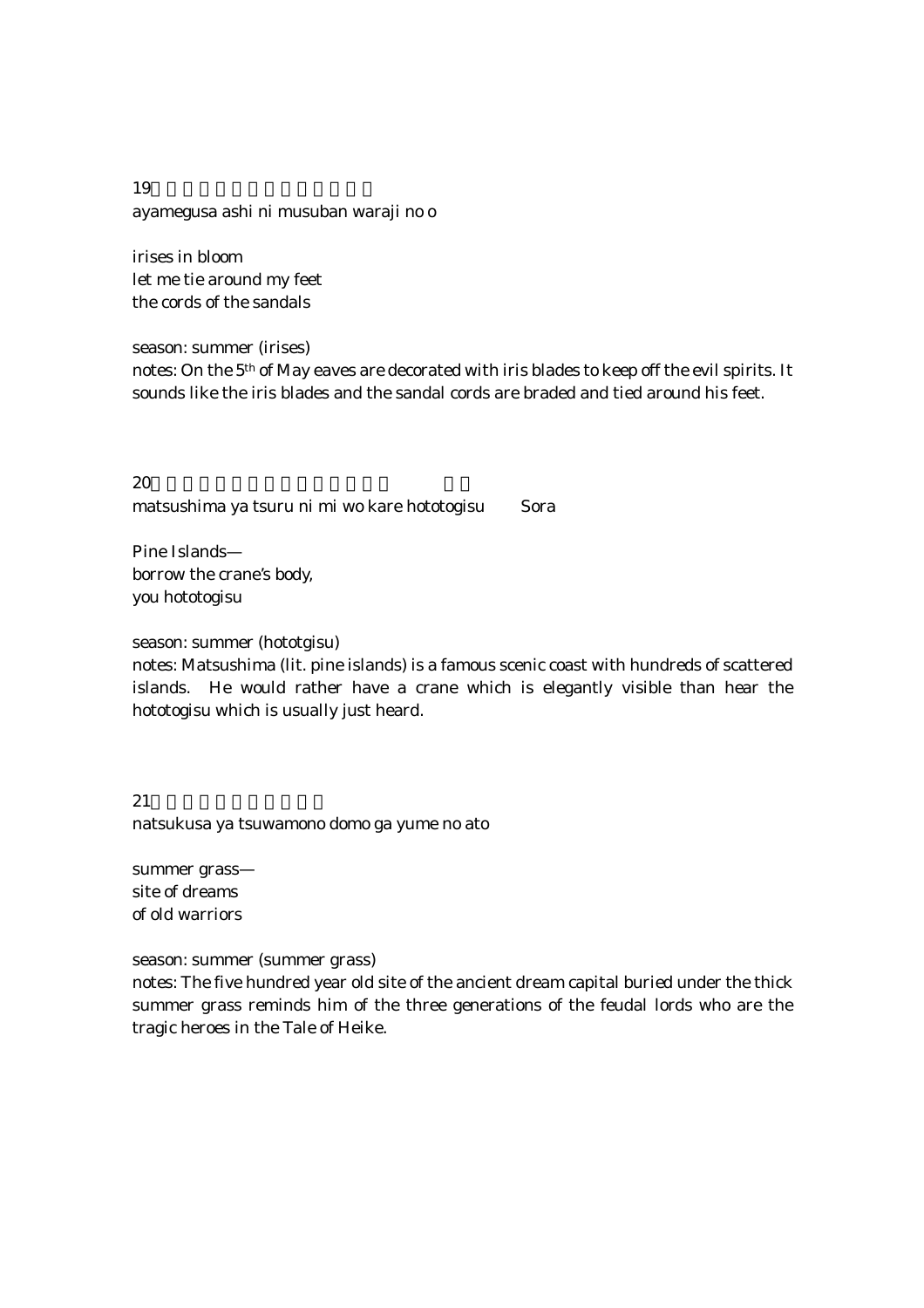$22$ unohana ni kanefusa miyuru shiraga kana

these rabbit flowers make me see Kanefusa's white hair

season: summer (rabbit flowers or verbena) notes: Kanefusa was an old stalwart soldier who fought to protect Yoshistune in vain.

23. $\overline{a}$ samidareno furi-nokoshite ya hikari-do

summer rains have never touched? the Shining Hall

season: summer (summer rains)

notes: The Shining Hall, which is decorated with gold, enshrines the bodies of three feudal lords; Kiyohira, Motohira, and Hidehira of the Fujiwaras.

 $24.$ nomi shirami uma no bari suru makuramoto

fleas and lice… a horse pissing by my pillow

season: summer (fleas and lice)

notes: A rural farmhouse in the north used to be designed to keep horses indoors to protect them from the cold climate. A colt or a filly might have been freely walking around the house.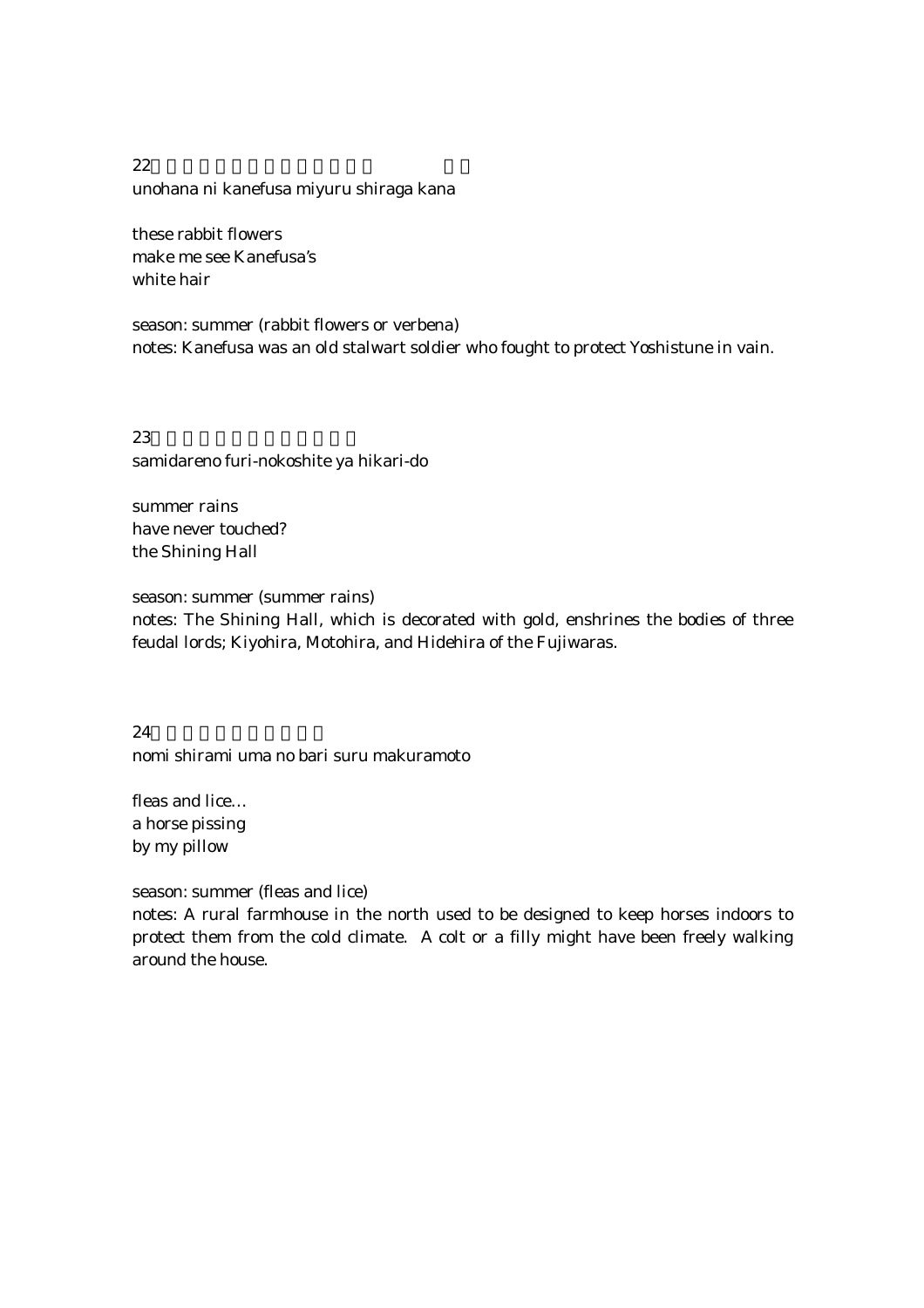$25$ suzushisa wo waga yado ni shite nemaru nari

the coolness is my dwelling… sprawling about

season: summer (coolness) notes: nemaru is a local dialect for nesoberu or to sprawl

 $26$ haiide yo kaiya ga shita no hiki no koe

come crawling out under the silkworm hut the voice of a toad

season: summer (toad) note: This area used to be well known for its silk product.

 $27$ mayuhaki wo omokage ni shite beni no hana

the image of lady's powder puffs… these saffron flowers

season: summer (saffron flower) notes: This area has been famous for saffron flowers which are used for rouge and dye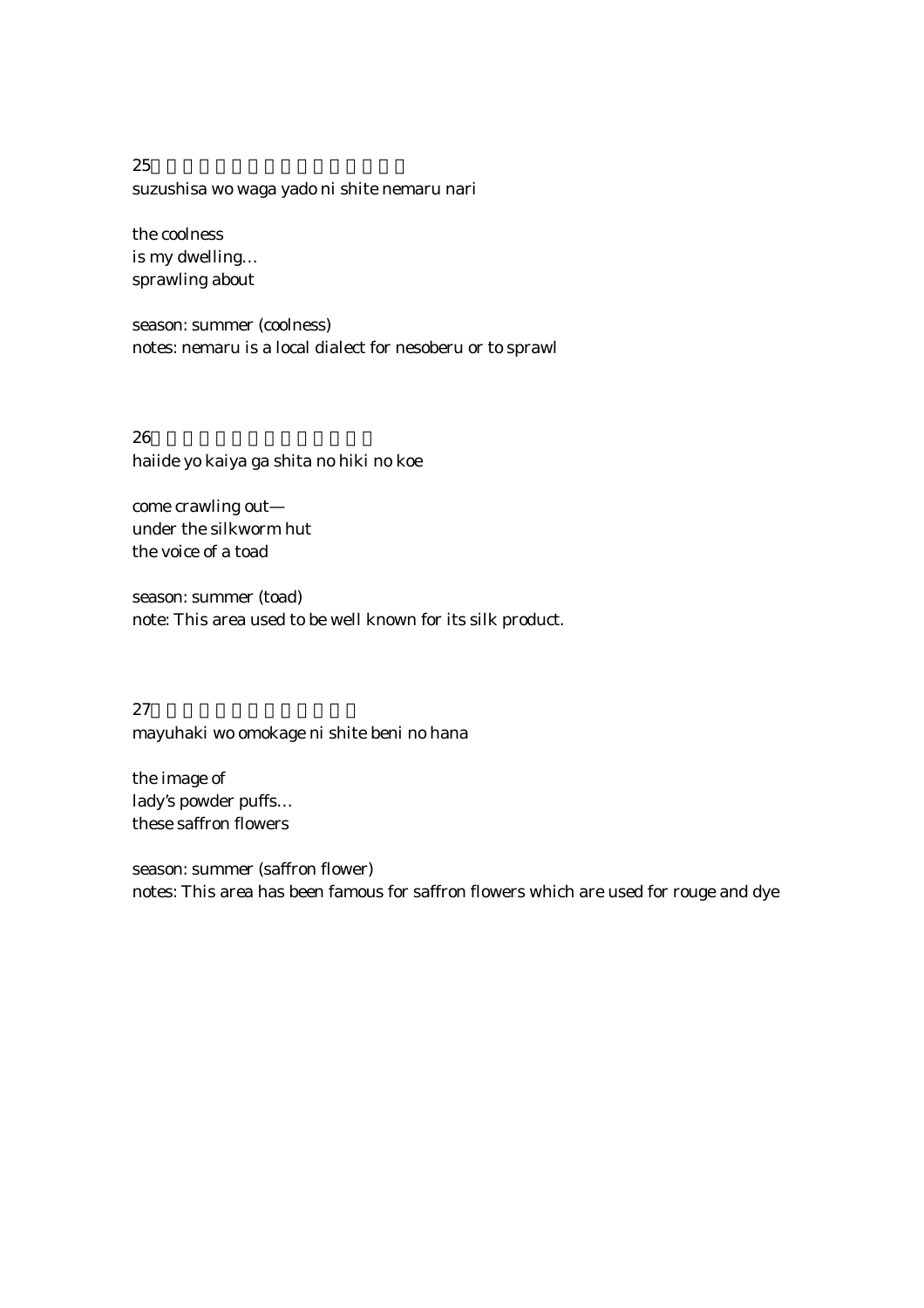28. $\overline{a}$ kogai suru hito wa kodai no sugata kana Sora

people tending silkworms are clad like those in the ancient time

season: summer (tending silkworm) notes:

 $29.$ shizukasa ya iwa ni shimiiru semi no koe

how silent! the cicada's voice soaks into the rocks

season: summer (cicada)

notes: The temple is located in a rocky mountain. Japanese cicadas are appreciated because of their sounds, and they are not considered as harmful insects like locusts.

 $30\pm1$ samidare wo atsumete hayashi mogamigawa

the summer rains gathering into swift flows— Mogami River

season: summer (summer rains) notes: Mogami River is the major river in the Yamagata area. Basho had a ride on the boat in the rainy season.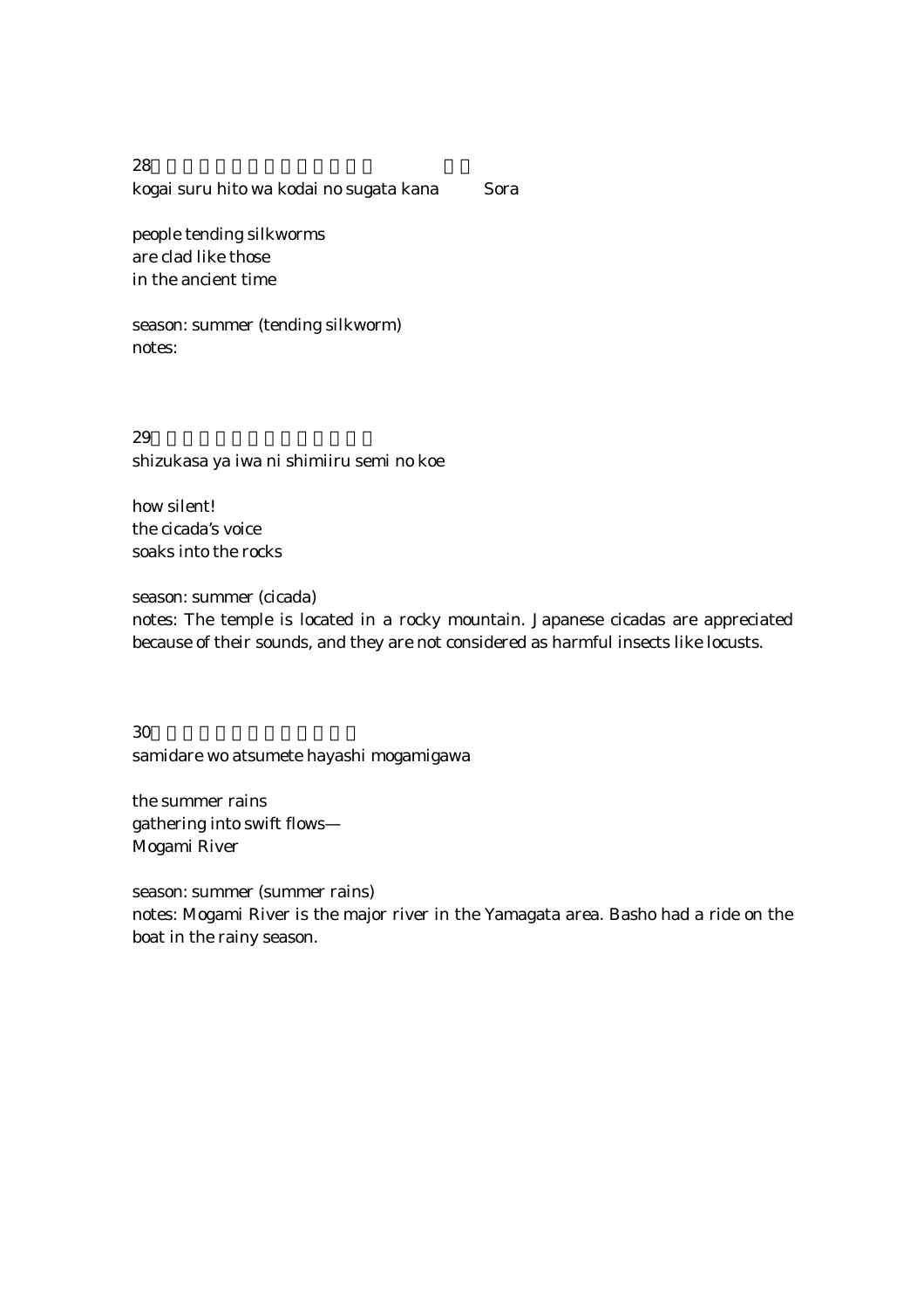$31$ arigata ya yuki wo kaorasu minamidani

how thankful ! the sweet-scented snow at Southern Valley

season: summer (fragrant south wind)

notes: the season word (fragrant south wind) is partly hidden in the place name minamidani). Minami or the south wind comes over the remaining snow, making the place cool and fragrant.

 $32.$ suzushisa ya hono mikazuki no hagurosan

how cool the faint crescent moon over Mount Haguro

season: summer (cool) notes: Mount Hagurosan, Mount Gassan, and Mount Yudonosan are the three deities representing the Shinto religion of this area.

 $33.$ kumonomine ikutsu kuzurete tsuki no yama

how many cumulus peaks have crumbled the moon mountain

season: summer (cumulus)

notes: Gassan (literally Moon Mountain) is called "tsuki no yama" (mountain with the moon), implying that the cool moon is shining after a long summer day.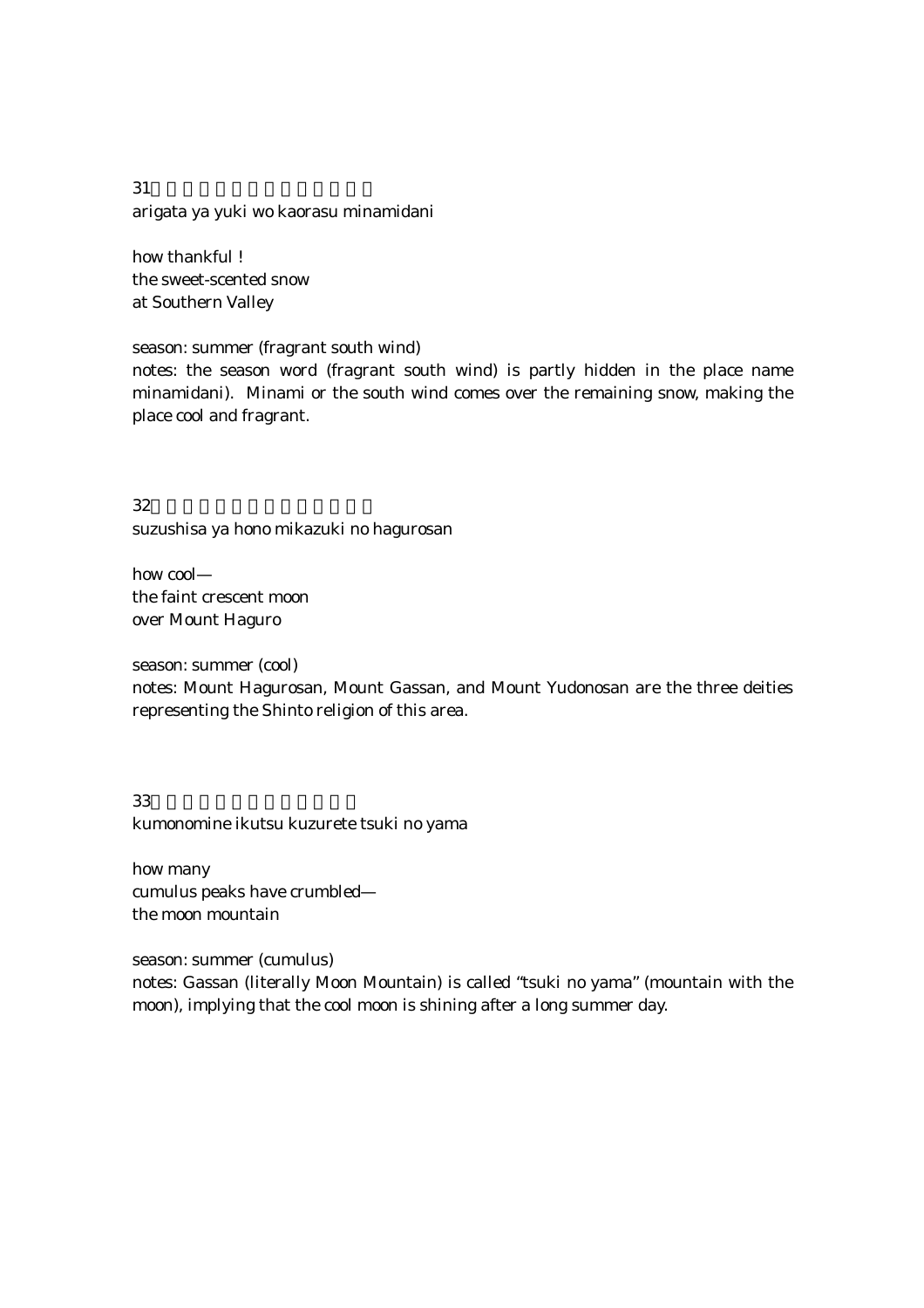$34$ katararenu yudono ni nurasu tamoto kana

taboo to talk about Yudono, yet I get my sleeves wet

season: summer (pilgrim to Yudonosan)

notes: You are not allowed to tell anyone the details of what you see in the mountain. Yudono literally means a bathing house, and actually you have a hot spring there. The wet sleeves means both getting wet in the hot spring and getting wet from wiping his tears which implies he was so touched by the holy spirit of the mountain.

 $35$ yudonosan zeni fumu michi no namida kana Sora

Mount Yudono treading on the coins along the path my tears

season: summer (pilgrim to Yudonosan)

notes: Pilgrims just throw coins anywhere, since there is no donation box. People are not allowed to pick anything from the ground in this holy mountain.

 $36$ atsumiyama ya fukuura kakete yuusuzumi

from Mount Hot Sea all the way to Blowing Bay the evening cool

season: summer (evening cool)

notes: Basho is playing with the meanings of the place names; Atsumiyama or Mount Hot Sea and Fukuura or Blowing Bay, which are in the coastal view where he is enjoying the cool evening.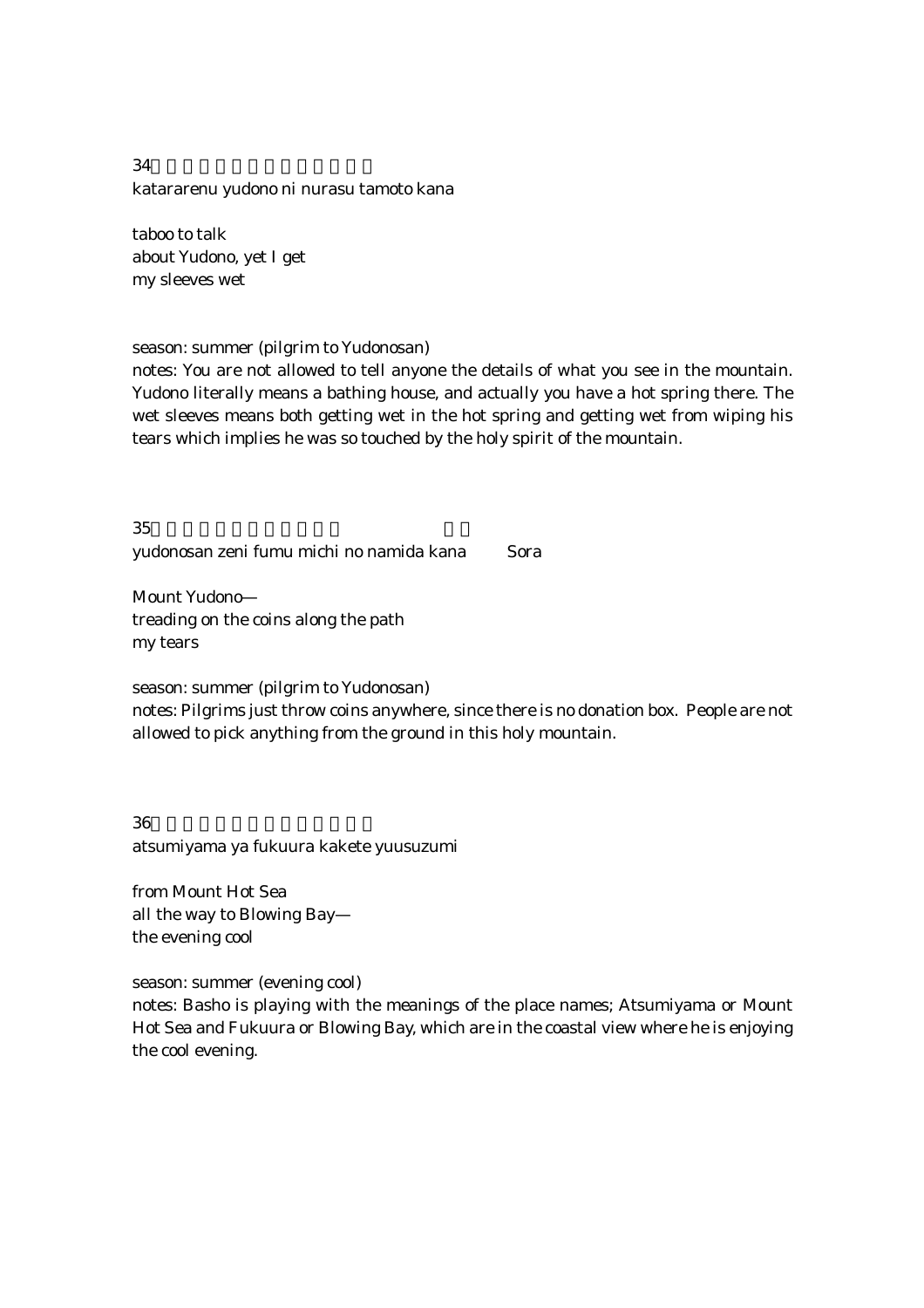$37$ atsuki hi wo umi ni iretari mogamigawa

the burning day washed into the sea— Mogami River

season: summer (burning sun/day)

notes: "Hi" means both the sun and the day, so the first line can mean a day of the burning sun. It is apparent that "hot" and "sea," are derived from the place name Atsumi in the preceding verse.

 $38.$ kisakata ya ame ni seishi ga nebu no hana

Kisakata Bay in the rain Seishi asleep mimosa blossoms

season: summer (mimosa blossoms)

notes: Seishi is one of the three beautiful ladies in China. An allusion to her beauty is used to project the beautiful landscape of Kisakata Bay which used to be compared with Matushima on the east coast near Sendai. "Nebu" (mimosa) is a pun for sleep.

 $39.$ shiogoshi ya tsuru hagi nurete umi suzushi

Tide Crossing the crane wets its legs the cool sea

season: summer (coolness)

notes: Shiogoshi or Tide Crossing used to be a shallow neck of the bay. The whole place was raised above the sea later in the earthquake.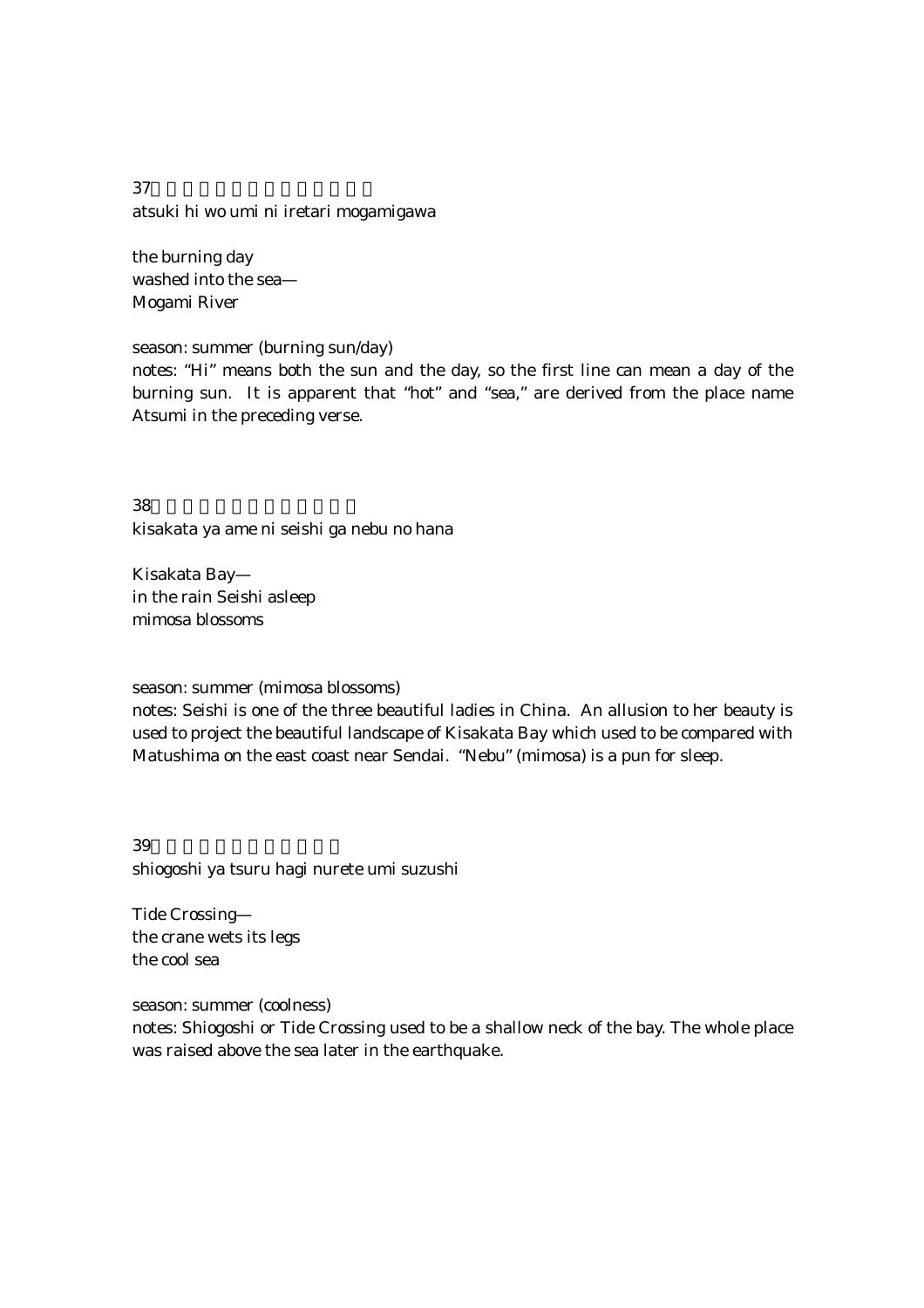$40\,$ kisakata ya ryouri nani kuu kami matsuri Sora

Kisakata what kind of food to eat at the festival?

Season: summer (festival) Notes:

 $41$ ama no ya ya toita wo shikite yuusuzumi Teiji

fisherman's hut laying out the door for the cool of evening

season: summer (cool) notes: The door could be removed easily and used for bench, table, or stretcher.

 $42.$ nami koenu chigiri arite ya misago no su Sora

have the waves ever vowed not to go over ? the osprey's nest

season: summer (osprey's nest) notes: He found a nest on the rock.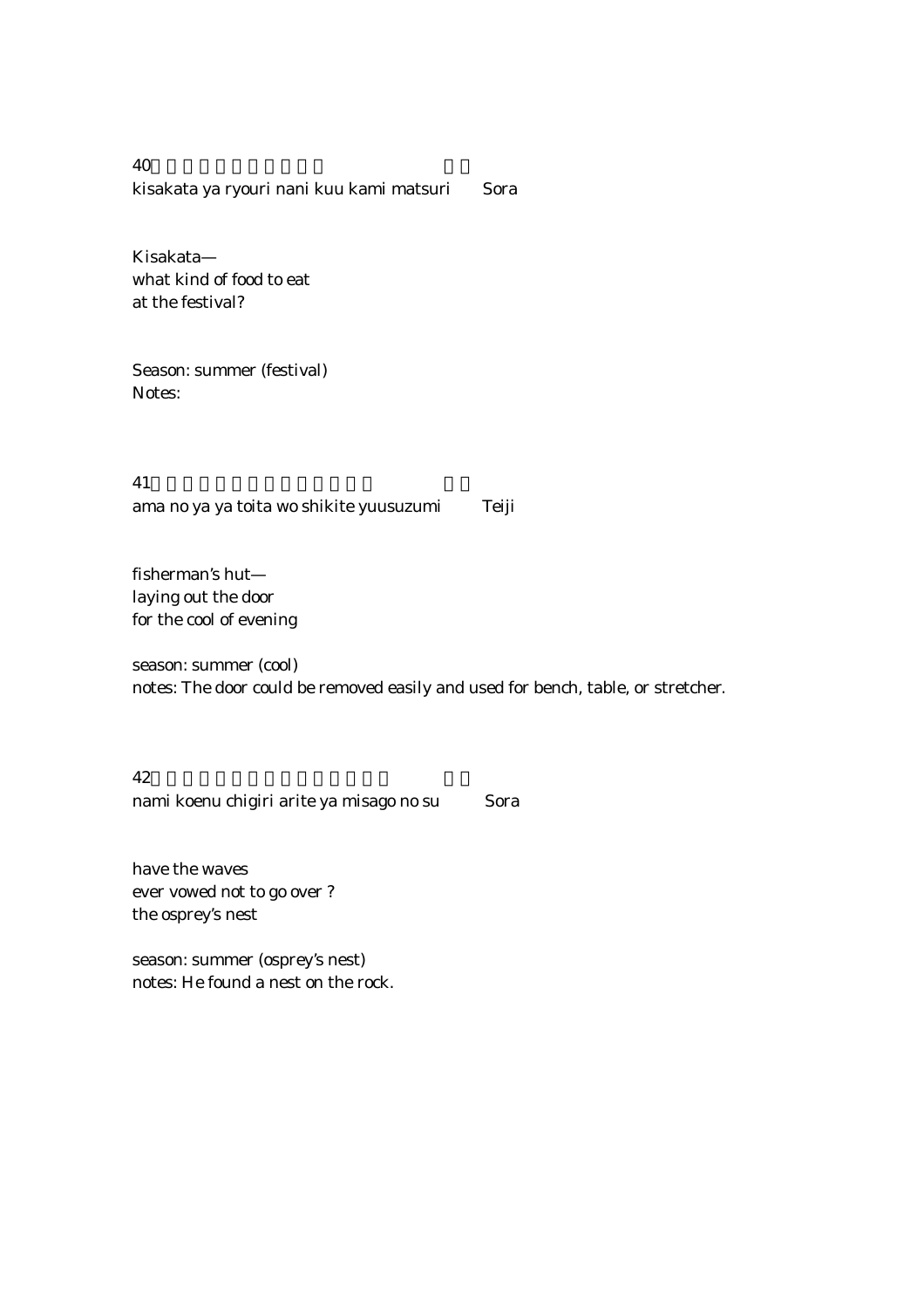43. fumitsuki ya muika mo tsune no yo ni wa nizu

the seventh month even the sixth night doesn't seem usual

season: autumn (seventh month)

notes: The next day, July 7th, is the star festival, when two lovers represented by Altair and Vega meet once a year crossing the Milky Way.

44.荒海や佐渡に横たふ天の河 araumi ya sado ni yokotau amanogawa

the fierce sea stretching across to Sado Island the Milky Way

season: autumn (the Milky Way)

notes: Sado Island used produce gold, and was strictly controlled by the central government. Prisoners were sent to work in the mine, and many political exiles spent their lives of agony.

 $45.$ hitotsu ya ni yuujo mo netari hagi to tsuki

under one roof play girls also asleep bush clover and the moon

season: autumn (bush clover; moon)

notes: Bush clover is a feminine plant. The parallelism of men and women under the same roof and the cosmic romance of Altair and Vega implies the love of universe.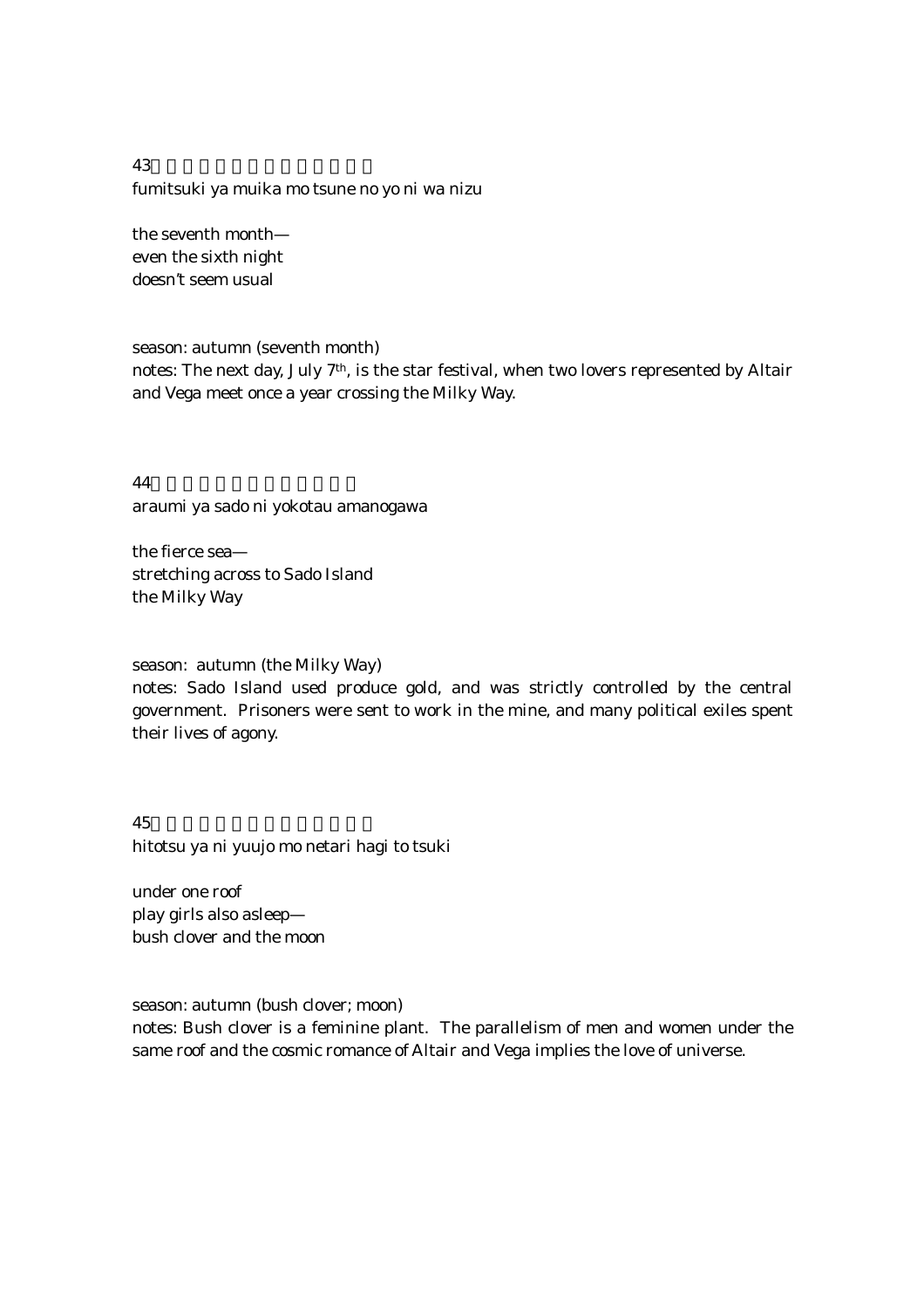$46.$ wase no ka ya wakeiru migi wa arisoumi

fragrance of early rice pressing forward, to our right Ariso Beach

season: autumn (early rice)

notes: This is a compliment to the local landscape and history by referring to the rich harvest and Ariso Beach which is a well known poetic scene. The waves in the rice fields echo the waves along the rough coast.

47.  $\blacksquare$ tsuka mo ugoke waga naku koe wa aki no kaze

shake the grave the sound of my weeping is the autumn wind

season: autumn (autumn wind) notes: Basho came to visit Isshou, who he found died in the past winter.

48. aki suzushi tegoto ni muke ya uri nasubi

autumn cool each of you peel for yourself melons and eggplants

season: autumn (autumn cool) notes: Melons and eggplants belong to the summer season.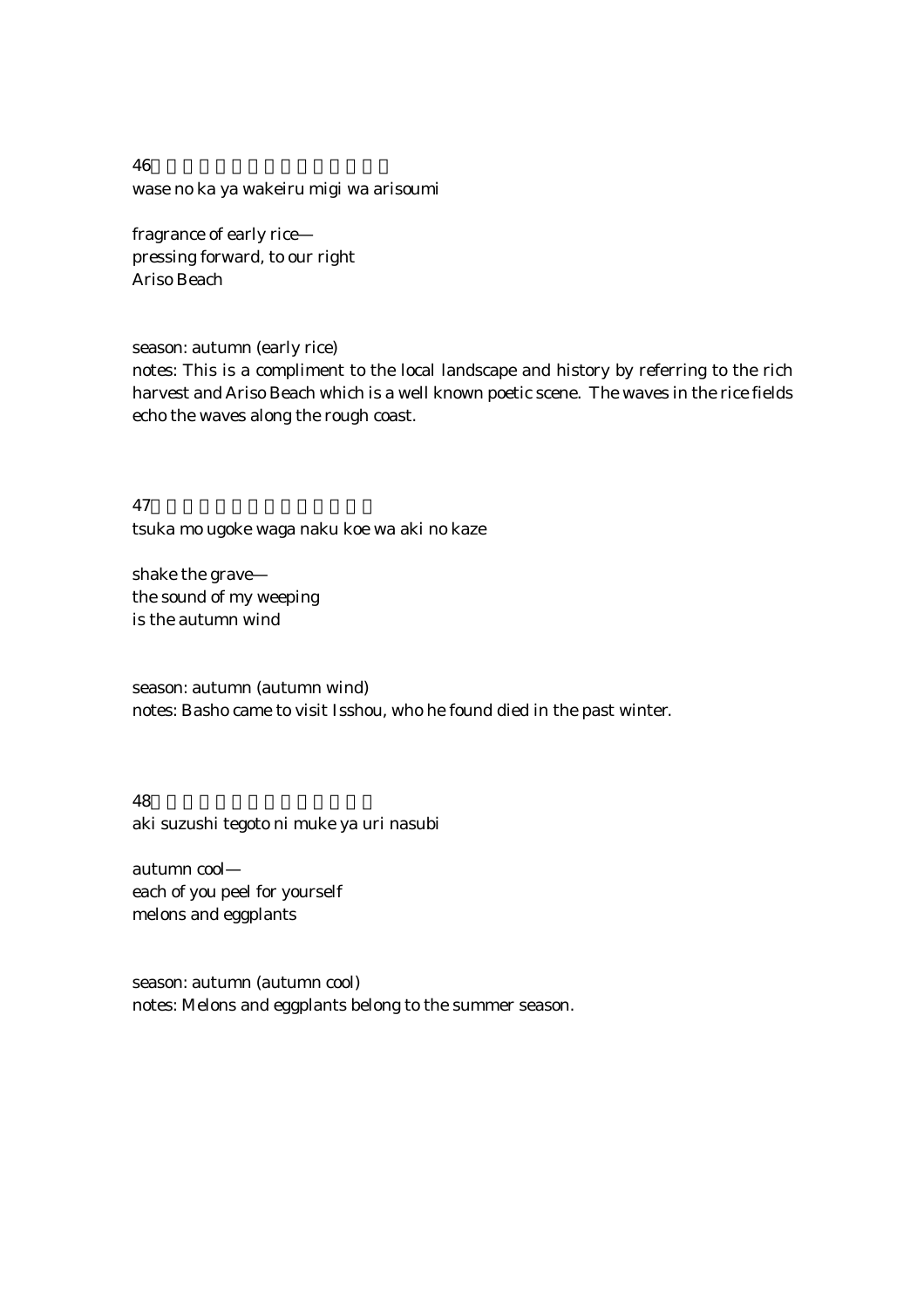49.あかあかと日はつれなくも秋の風 akaaka to hi wa tsurenaku mo aki no kaze

red, red is the sun relentless, still the autumn wind

season: autumn (autumn wind) notes: The seasons are crisscrossing at the setting sun.

 $50\,$ shiorashiki na ya komatsu fuku hagi susuki

pliant name Little Pine among the pines, wind-blown bush clovers and eulalia

season: autumn (bush clover, susuki or eulalia)

notes: Komatu (literally Little Pine) is the place name, serving also as a pun for the pine woods. Bush clovers and eulalia (usually translated as pampas grass), which are swaying in the winds in the short pine woods, designate the loving quality of obedient objects.

 $51$ muzan yana kabuto no shita no kirigirisu

oh, pitiful! under the warrior's helmet the katydid

season: autumn (katydid)

notes: Basho refers to Sanemori, an old warrior in The Tale of Heike, who dyed his white hair black to join the battle against Yoshinaka. "Muzan yana" is a direct quote from The Tale of Heike, in which the man who killed Sanemori unexpectedly finds an old man's head under the brightly decorated armor.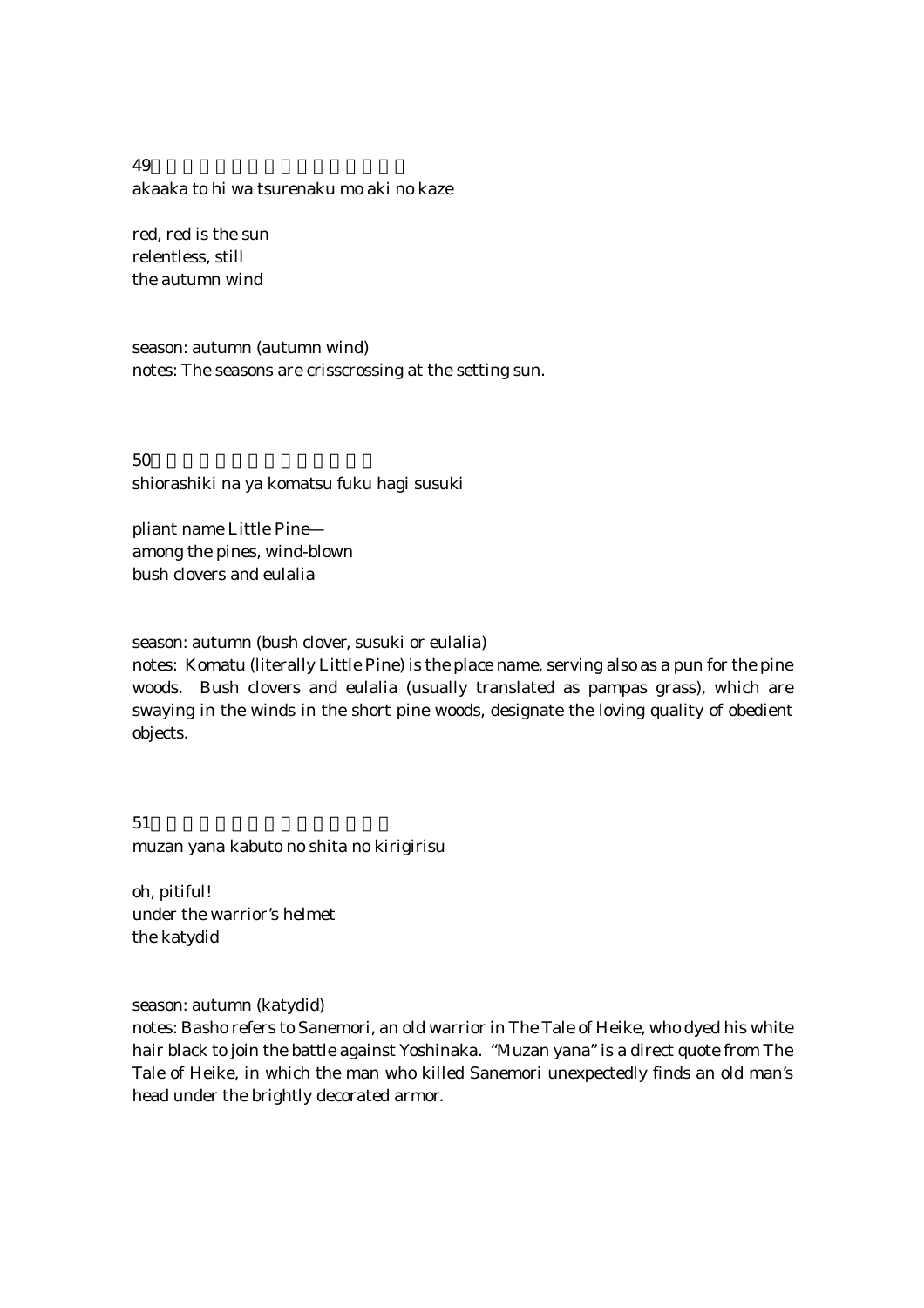$52$ ishiyama no ishi yori shiroshi aki no kaze

whiter than the stones of Stone Mountain the autumn wind

season: autumn (autumn wind) notes: Basho visited Nata temple which is located in Stone Mountain.

 $53$ yamanaka ya kiku wa taoranu yu no nioi

Yamanaka, yes no need to pluck mums fragrant hot springs

season: autumn (mums)

notes: Yamanaka is well known for its hot springs. Mums are commonly put in the bath for its soothing power, but the hot springs in Yamanaka does not need mums. The "yes" stands for the Japanese cutting word "ya."

 $54$ yuki yuki te taorefusu tomo hagi no hara Sora

going on and on even if I should fall the field of bush clovers

season: autumn (bush clover) notes: The first line reminds me of the last part of the Heart Sutra which ends like "Go, go, go to the enlightened land, go with the seekers, until all of us get enlightened."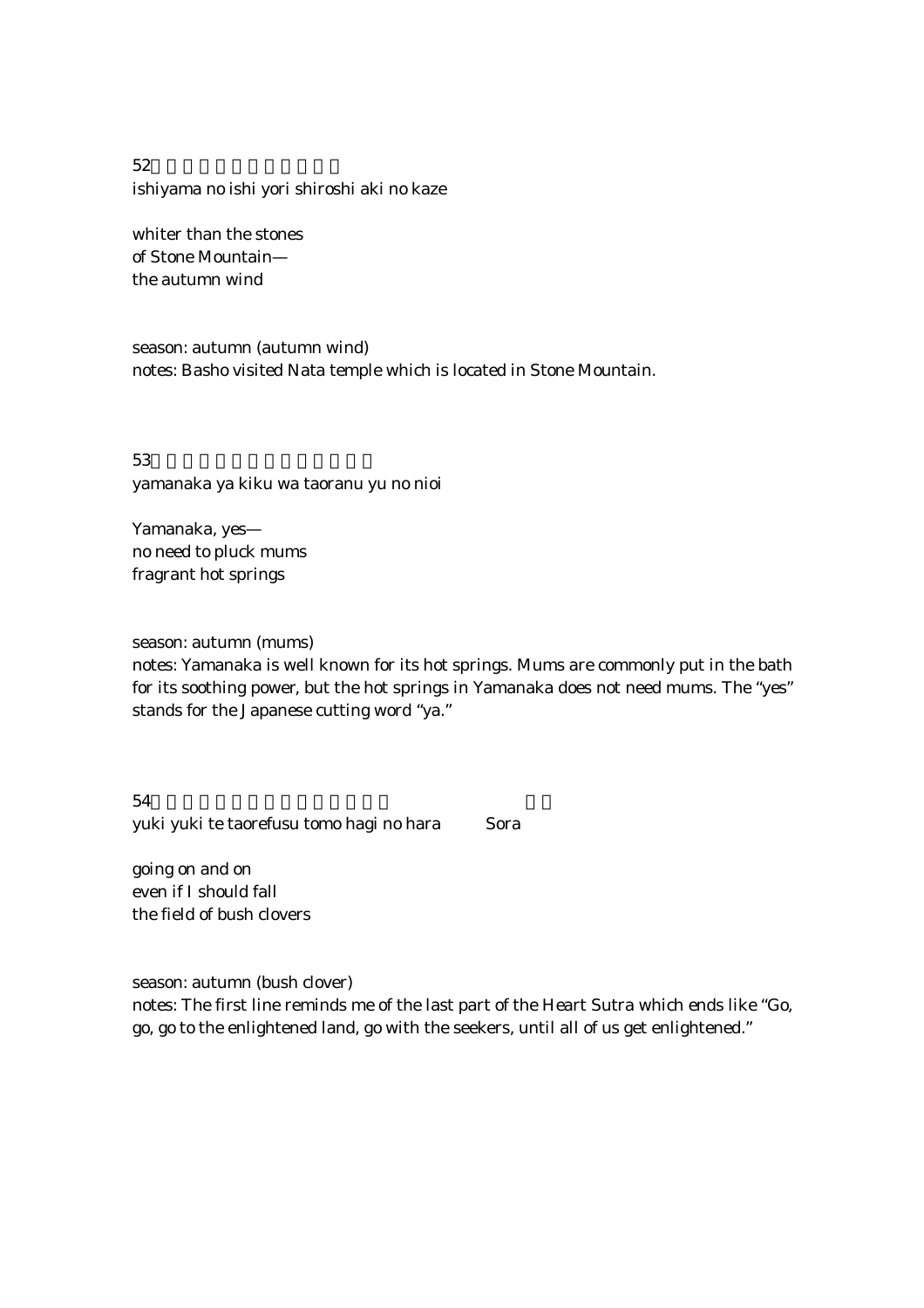$55$ kyou yori ya kakitsuke kesan kasa no tsuyu

from today the words shall be erased the dew on the hat

season: autumn (dew)

notes: Usually on the hat are written such words as "traveling party of two…". The grammatical ambiguity implies that the words will be erased either by Basho or by the dew on the hat. The months when Basho traveled with Sora have fleeted away, and the whole situation seems as transient as the dew.

 $56$ yomosugara akikaze kiku ya ura no yama Sora

all night long I hear the autumn wind the hills behind

season: autumn (autumn wind) notes: Sora, who is now traveling one day ahead of Basho, left this poem at the inn.

 $57$ niwa hakite idebaya tera ni chiru yanagi

let me sweep the garden and leave the temple the falling willow leaves

season: autumn (falling willow leaves) notes:

 yomosugara arashi ni nami wo hakobasete tsukiwo taretaru shiogoshi no matsu Saigyo

all night long the storm brings the waves the moon dripping on the Tide-over pines

notes: Basho walked oku no hosomichi in 1689, commemorating the five hundred years after Saigyo's death. Basho refers to Saigyo in three places in Oku no Hosomichi, but actually this poem was not made by Saigyo but by priest Rennyo.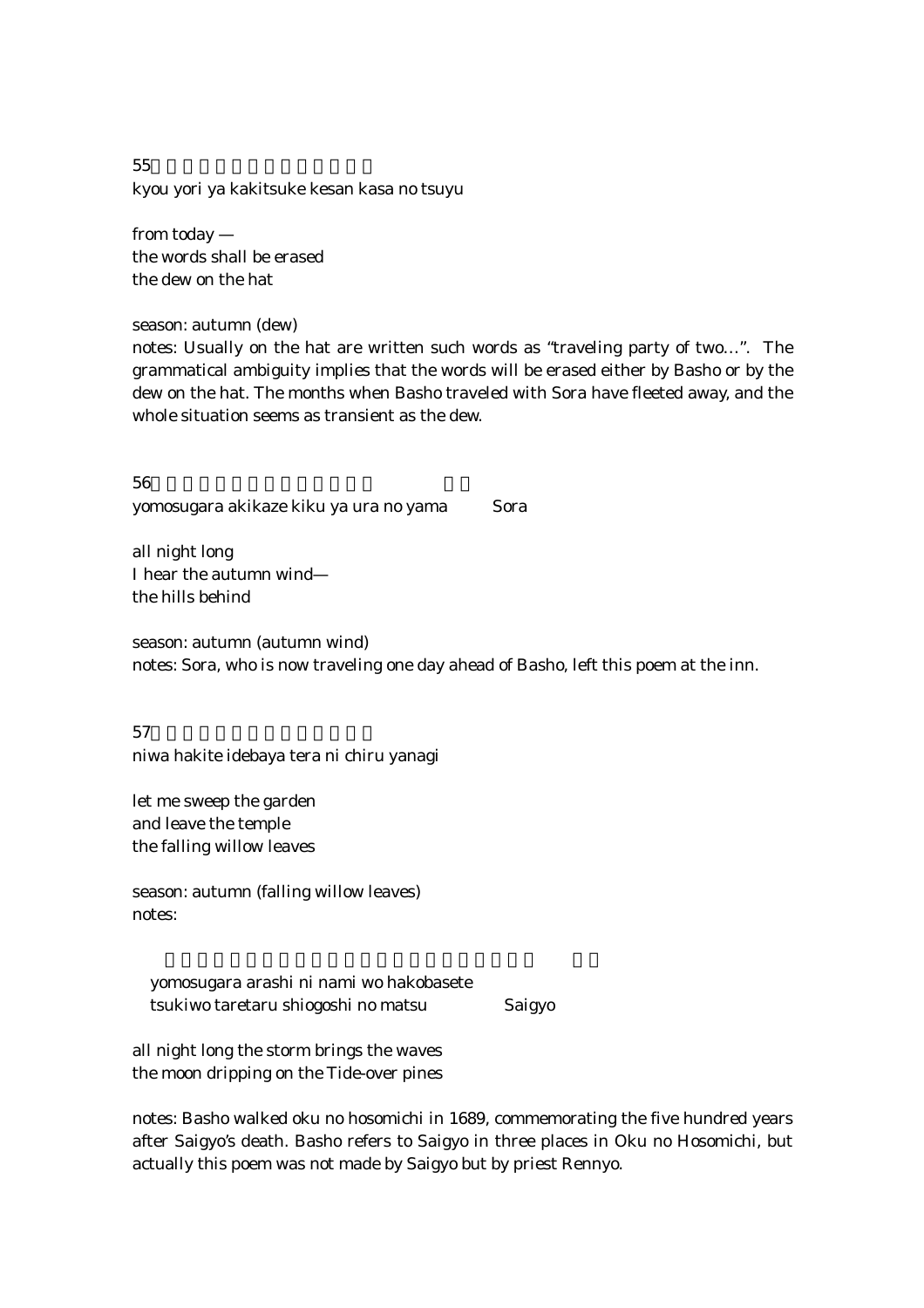$58$ mono kakite oogi hikisaku nagori kana

scribbling something I tear apart a fan sorrow of parting

season: autumn (parting with fan) notes: Basho is parting with Hokushi, who accompanied Basho from Kanazawa. Life is full of meetings and partings.

 $59$ tsuki kiyoshi yuugyou no moteru suna no ue

the moon so pure on the sands brought by Priest Yugyo

season: autumn (moon) notes: Priest Yugyo carried sands from the beach to prepare the passage to the shrine.

 $60$ meigetsu ya hokkoku biyori sadame naki

the harvest moon the weather in the north so very changeable

season: autumn (harvest moon) notes: Hokkoku stands for the area including Fukui prefecture.